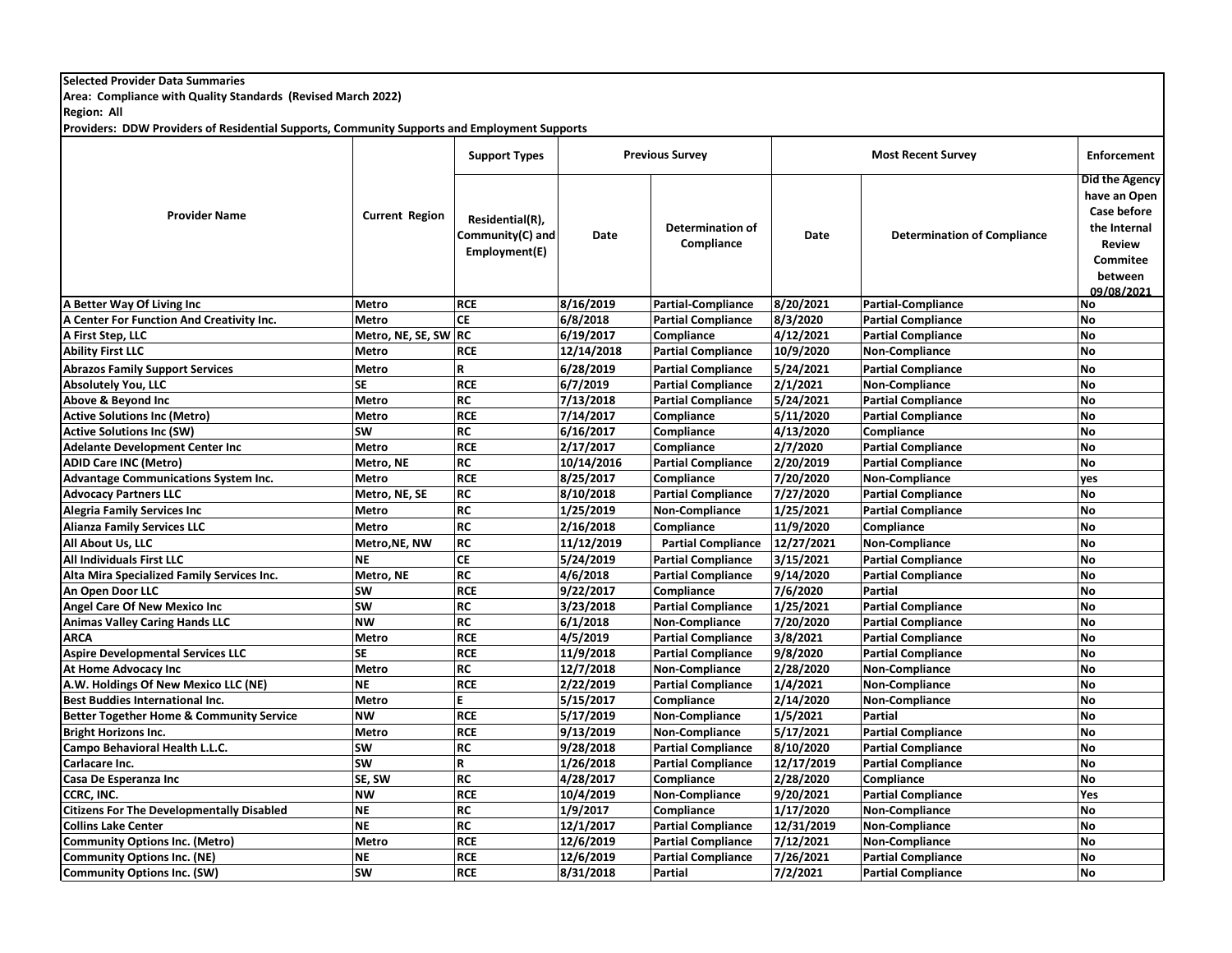## **Selected Provider Data Summaries**

**Area: Compliance with Quality Standards (Revised March 2022)**

**Region: All**

**Providers: DDW Providers of Residential Supports, Community Supports and Employment Supports**

|                                                       |                       | <b>Support Types</b>                                 | <b>Previous Survey</b> |                                       |            | <b>Enforcement</b>                 |                                                                                                              |
|-------------------------------------------------------|-----------------------|------------------------------------------------------|------------------------|---------------------------------------|------------|------------------------------------|--------------------------------------------------------------------------------------------------------------|
| <b>Provider Name</b>                                  | <b>Current Region</b> | Residential(R),<br>Community(C) and<br>Employment(E) | Date                   | <b>Determination of</b><br>Compliance | Date       | <b>Determination of Compliance</b> | Did the Agency<br>have an Open<br>Case before<br>the Internal<br><b>Review</b><br><b>Commitee</b><br>between |
|                                                       |                       |                                                      |                        |                                       |            |                                    | 09/08/2021                                                                                                   |
| Cornucopia Adult Day Services Inc.                    | <b>Metro</b>          | <b>RC</b>                                            | 9/7/2018               | <b>Non-Compliance</b>                 | 1/10/2020  | <b>Partial Compliance</b>          | No                                                                                                           |
| <b>Creative Employment Solutions</b>                  | Metro                 | <b>CE</b>                                            | 4/24/2017              | <b>Compliance</b>                     | 2/18/2020  | <b>Partial Compliance</b>          | <b>No</b>                                                                                                    |
| <b>Direct Therapy Services LLP</b>                    | <b>SW</b>             | <b>RC</b>                                            | 11/23/2016             | Compliance                            | 10/4/2019  | <b>Non-Compliance</b>              | <b>No</b>                                                                                                    |
| <b>Dungarvin New Mexico LLC Metro</b>                 | Metro                 | <b>RCF</b>                                           | 11/1/2019              | Non-Compliance                        | 11/19/2021 | Non-Compliance                     | Yes                                                                                                          |
| <b>Dungarvin New Mexico LLC (Cibola-Grants)</b>       | <b>NW</b>             | <b>RCF</b>                                           | 11/1/2019              | Non-Compliance                        | 12/10/2021 | <b>Partial Compliance</b>          | Yes                                                                                                          |
| Dungarvin New Mexico LLC (McKinley-Gallup)            | <b>NW</b>             | <b>RCF</b>                                           | 11/22/2017             | <b>Partial Compliance</b>             | 11/8/2019  | <b>Partial Compliance</b>          | Yes                                                                                                          |
| Dungarvin New Mexico LLC (Farmington-San Juan)        | <b>NW</b>             | <b>RC</b>                                            | 11/22/2017             | <b>Partial Compliance</b>             | 11/15/2019 | <b>Partial Compliance</b>          | Yes                                                                                                          |
| <b>Empowerment (Zuni Entrepreneurial Enterprises)</b> | <b>NW</b>             | <b>RCE</b>                                           | 5/8/2019               | Non-Compliance                        | 3/15/2021  | <b>Partial Compliance</b>          | <b>No</b>                                                                                                    |
| <b>ENMRSH Inc</b>                                     | <b>SE</b>             | <b>RCE</b>                                           | 1/26/2018              | Compliance                            | 9/21/2020  | <b>Partial Compliance</b>          | <b>No</b>                                                                                                    |
| <b>Ensueños Y Los Angelitos Development Center</b>    | <b>NE</b>             | <b>RCE</b>                                           | 3/10/2017              | Compliance                            | 2/21/2020  | Non-Compliance                     | <b>No</b>                                                                                                    |
| <b>Expressions Of Life Inc</b>                        | Metro, SW             | <b>RC</b>                                            | 12/2/2016              | Compliance                            | 8/23/2019  | <b>Partial Compliance</b>          | <b>No</b>                                                                                                    |
| <b>Expressions Unlimited Co</b>                       | <b>Metro</b>          | <b>RC</b>                                            | 10/25/2018             | Non-Compliance                        | 8/10/2021  | <b>Partial Compliance</b>          | <b>No</b>                                                                                                    |
| <b>Family Options LLC</b>                             | <b>NE</b>             | <b>RCE</b>                                           | 8/9/2019               | <b>Partial Compliance</b>             | 6/7/2021   | <b>Non-Compliance</b>              | <b>No</b>                                                                                                    |
| <b>Grace Requires Understanding Inc</b>               | <b>SW</b>             | <b>RC</b>                                            | 3/22/2019              | Non-Compliance                        | 1/14/2022  | <b>Non-Compliance</b>              | <b>No</b>                                                                                                    |
| <b>Great Livin LLC</b>                                | <b>Metro</b>          | <b>RC</b>                                            | 10/11/2019             | <b>Non Compliance</b>                 | 8/23/2021  | <b>Non Compliance</b>              | Yes                                                                                                          |
| <b>Heartwell Services, LLC</b>                        | <b>Metro</b>          | $\mathbf R$                                          | 8/2/2019               | <b>Partial Compliance</b>             | 9/3/2021   | <b>Partial Compliance</b>          | <b>No</b>                                                                                                    |
| La Vida Felicidad Inc                                 | Metro, SW, NW         | <b>RCF</b>                                           | 4/19/2019              | Non-Compliance                        | 5/28/2021  | <b>Partial Compliance</b>          | <b>No</b>                                                                                                    |
| Las Cumbres Community Services Inc                    | <b>NE</b>             | <b>RCE</b>                                           | 2/10/2017              | Compliance                            | 1/24/2020  | <b>Non-Compliance</b>              | <b>No</b>                                                                                                    |
| <b>Leaders Industries</b>                             | <b>SE</b>             | <b>RC</b>                                            | 7/28/2017              | <b>Partial Compliance</b>             | 7/6/2020   | <b>Partial Compliance</b>          | <b>No</b>                                                                                                    |
| <b>LEL Home Services of New Mexico, LLC</b>           | <b>Metro</b>          | <b>RC</b>                                            | initial survey         |                                       | 5/24/2019  | Compliance (i)                     | <b>No</b>                                                                                                    |
| <b>Lessons Of Life LLC</b>                            | SW, SE                | R CE                                                 | 11/21/2018             | Compliance                            | 8/24/2020  | Compliance                         | <b>No</b>                                                                                                    |
| <b>Life Mission Family Services Corp</b>              | <b>Metro</b>          | <b>RC</b>                                            | 11/3/2017              | Compliance                            | 8/24/2020  | <b>Partial Compliance</b>          | <b>No</b>                                                                                                    |
| <b>Liferoots Inc</b>                                  | <b>Metro</b>          | $\overline{c}$                                       | 1/11/2019              | <b>Partial Compliance</b>             | 4/5/2021   | <b>Partial Compliance</b>          | <b>No</b>                                                                                                    |
| <b>Links of Life</b>                                  | SW                    | <b>RC</b>                                            | 6/14/2019              | <b>Partial Compliance</b>             | 4/5/2021   | <b>Partial Compliance</b>          | <b>No</b>                                                                                                    |
| Los Lunas Community Program (NMDOH)                   | <b>Metro</b>          | <b>RCE</b>                                           | 10/28/2019             | <b>Partial Compliance</b>             | 9/13/2021  | <b>Non-Compliance</b>              | <b>No</b>                                                                                                    |
| Mandy'S Special Farm Dba Mandy'S                      | <b>Metro</b>          | <b>RCE</b>                                           | 8/7/2017               | <b>Partial Compliance</b>             | 8/30/2019  | <b>Partial Compliance</b>          | <b>No</b>                                                                                                    |
| <b>Maxcare Inc</b>                                    | <b>Metro</b>          | <b>RC</b>                                            | 4/7/2017               | Compliance                            | 4/13/2020  | <b>Partial Compliance</b>          | <b>No</b>                                                                                                    |
| <b>Meaningful Lives</b>                               | <b>NE</b>             | <b>RC</b>                                            | 3/24/2017              | Compliance                            | 3/20/2020  | <b>Partial Compliance</b>          | <b>No</b>                                                                                                    |
| <b>Milagro De Vida Community Services LLC</b>         | <b>SW</b>             | <b>RCE</b>                                           | 9/14/2018              | Non-Compliance                        | 11/15/2019 | <b>Non-Compliance</b>              | <b>No</b>                                                                                                    |
| <b>Mis Amigos Family Services LLC</b>                 | <b>SE</b>             | <b>RCE</b>                                           | 7/20/2018              | <b>Partial Compliance</b>             | 7/2/2021   | <b>Partial Compliance</b>          | <b>No</b>                                                                                                    |
| <b>Nezzy Care Of Las Cruces</b>                       | SE, SW                | <b>RCE</b>                                           | 9/6/2019               | <b>Partial Compliance</b>             | 10/8/2021  | <b>Non-Compliance</b>              | <b>No</b>                                                                                                    |
| <b>Northern New Mexico Quality Care LLC</b>           | <b>NE</b>             | <b>RC</b>                                            | 8/20/2018              | Compliance                            | 6/14/2021  | <b>Partial Compliance</b>          | <b>No</b>                                                                                                    |
| <b>Onyx Supportive Living LLC</b>                     | <b>Metro</b>          | <b>RC</b>                                            | 12/7/2018              | <b>Partial Compliance</b>             | 10/5/2020  | <b>Partial Compliance</b>          | <b>No</b>                                                                                                    |
| <b>Presbyterian Medical Services (Project Shield)</b> | <b>NW</b>             | <b>CE</b>                                            | 3/23/2018              | Compliance                            | 12/7/2020  | <b>Partial Compliance</b>          | <b>No</b>                                                                                                    |
| <b>Progressive Residential Services Of New Mexico</b> | <b>SW</b>             | <b>RC</b>                                            | 9/27/2019              | <b>Non Compliance</b>                 | 4/26/2021  | <b>Non Compliance</b>              | <b>No</b>                                                                                                    |
| Providence Support Services Inc.                      | <b>Metro</b>          | <b>RC</b>                                            | 8/20/2018              | <b>Partial Compliance</b>             | 2/16/2021  | <b>Partial Compliance</b>          | <b>No</b>                                                                                                    |
| <b>Quality Life Services, LLC</b>                     | <b>SW</b>             | <b>RC</b>                                            | 12/6/2018              | <b>Partial Compliance</b>             | 12/6/2021  | <b>Non-Compliance</b>              | <b>No</b>                                                                                                    |
| Ramah Care Services, Inc.                             | <b>NW</b>             | <b>RC</b>                                            | 2/9/2018               | <b>Partial Compliance</b>             | 10/19/2020 | <b>Partial Compliance</b>          | <b>No</b>                                                                                                    |
| R-Way LLC                                             | <b>NE</b>             | <b>RC</b>                                            | 7/19/2019              | <b>Partial-Compliance</b>             | 6/21/2021  | <b>Partial Compliance</b>          | <b>No</b>                                                                                                    |
|                                                       |                       |                                                      |                        |                                       |            |                                    |                                                                                                              |